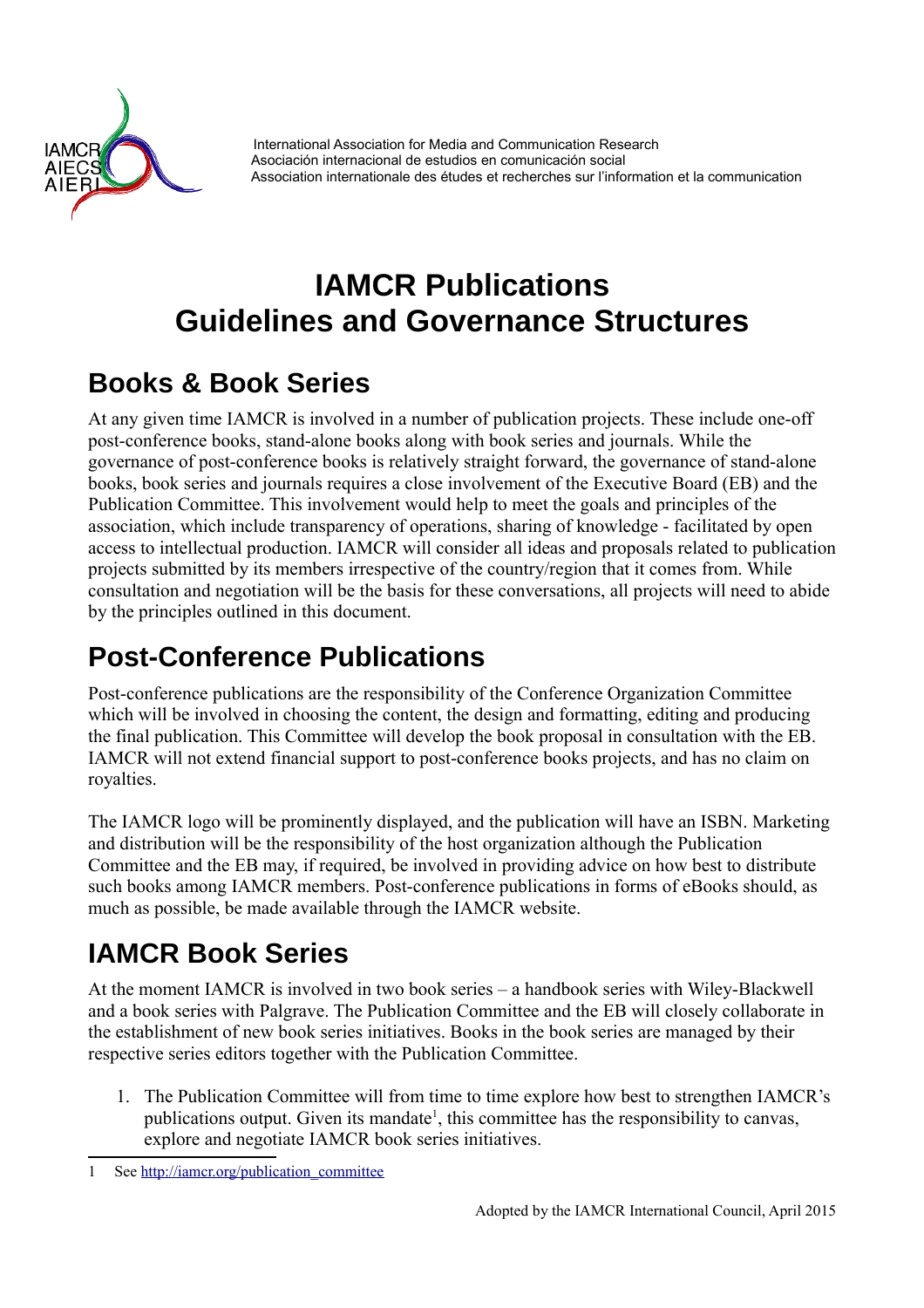- 2. The negotiation of any new IAMCR book series will require the input and consent from the EB. The liaison person from the EB on the Publication Committee will be responsible for communicating proposed book series projects to the EB, getting the EB's and International Council's (IC) consent and communicating this back to the Publication Committee. The EB representative on the Publication Committee will act in the role of an observer and will not have any voting rights.
- 3. For every new book series the Publication Committee will propose book series editors (for an IAMCR book series) to the EB, which will then seek the approval of the IC. Each book series will have minimally two book series editors, unless the IC grants an exception in specific cases. Book series editors will report to the Chair of the Publication Committee.
- 4. A book series editor serves a term of 4 years. This term can normally be renewed only once, by the IC, as proposed by the EB on the advice of the Publication Committee.
- 5. The President and Treasurer of the IAMCR will be required to sign the contract for any book series. The President (or one of the other EB members mandated by the President) will also be on the advisory board of any given IAMCR book series.
- 6. All IAMCR Book Series will have an Advisory Editorial Board which will consist of IAMCR members. At least one member of the Advisory Editorial Board will represent the Publication Committee on the Advisory Editorial Board.
- 7. Authors/co-authors and editors/co-editors will receive 100 percent of royalties. Authors/coauthors and editors/co-editors will be invited to donate their royalties to IAMCR.
- 8. Any negotiation with individual authors or book editors is part of the mandate of the book series editors, in consultation with by the Publication Committee. The EB will not be involved in such negotiations.
- 9. The IAMCR logo will need to be prominently displayed on each of the book series publications.
- 10. In case financial support for a particular book is required, the Publication Committee, with the book editors as co-applicants, can apply to the Committee and Task Force Fund.
- 11. The Publication Committee will be required to send every 6 months a progress report on the IAMCR book series to the EB. In addition, the Publication Committee will provide an annual report to the IC, including the EB.
- 12. IAMCR members should be able to purchase books in the series at a discounted rate.
- 13. All IAMCR related publications should be available for display at IAMCR conferences, according to Publishers' availability.

## **Stand Alone Publications**

IAMCR will occasionally be involved in the production of stand-alone book projects (outside the book series) such as, for instance, the UNESCO book project related to the Global Alliance on Media and Gender. The Publication Committee and the EB will be involved in taking final decisions related to such projects" The Publication Committee can act, together with stand-alone book editors, as co-applicants for support with the IAMCR Committee and Task Force Fund. These financial contributions will depend on the availability of resources the quality of the applications and IAMCR's strategic interests. The distribution of royalties will follow the rules established for the IAMCR book series.

The IAMCR logo will need to be prominently displayed, and the publication needs to have an ISBN.

## **IAMCR S&WG Journals**

IAMCR Section and Working Group (S&WG) journals are relatively new. Examples are the